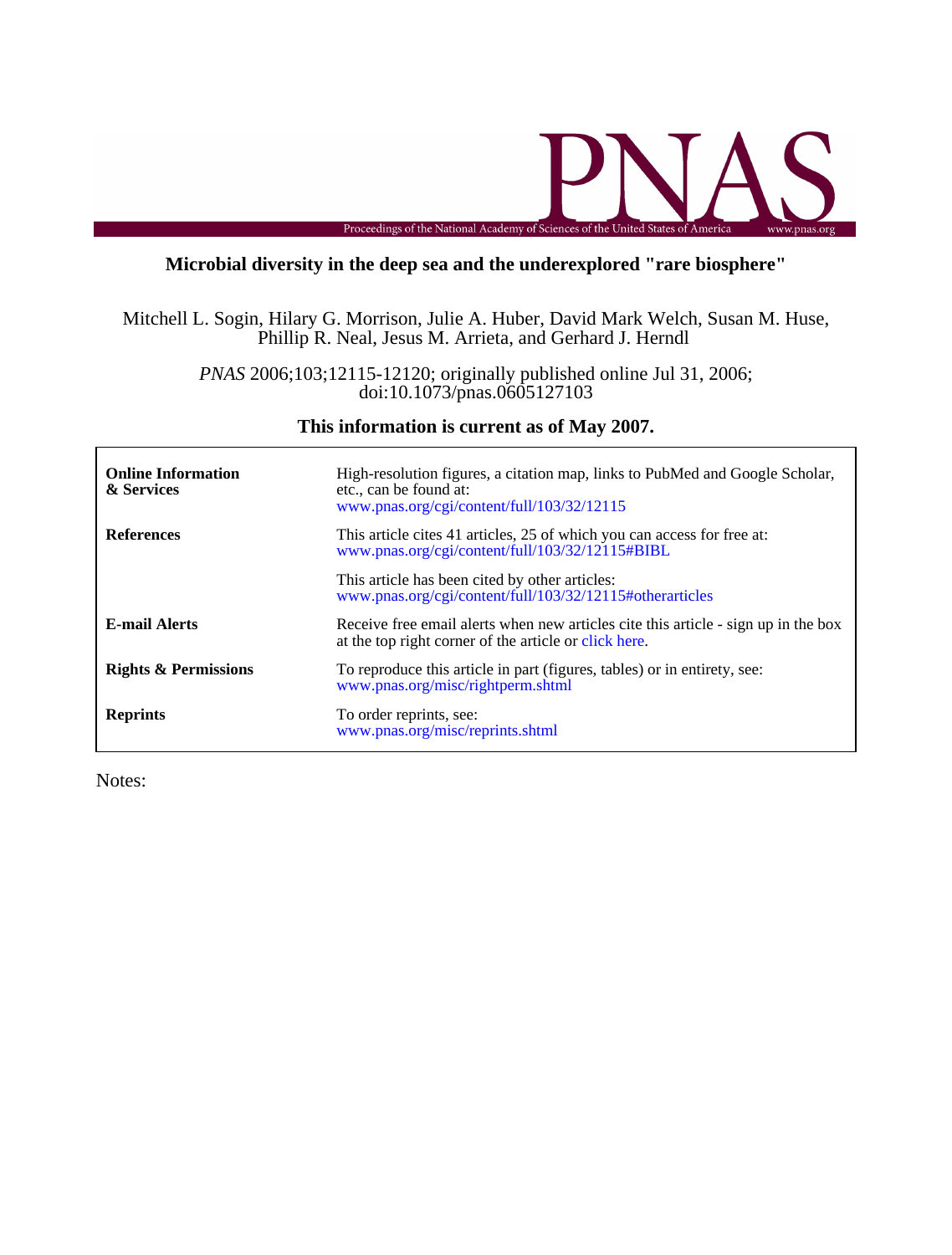# **Microbial diversity in the deep sea and the underexplored ''rare biosphere''**

**Mitchell L. Sogin\*†, Hilary G. Morrison\*, Julie A. Huber\*, David Mark Welch\*, Susan M. Huse\*, Phillip R. Neal\*, Jesus M. Arrieta‡§, and Gerhard J. Herndl‡**

\*Josephine Bay Paul Center, Marine Biological Laboratory at Woods Hole, 7 MBL Street, Woods Hole, MA 02543; and ‡Royal Netherlands Institute for Sea Research, P.O. Box 59, 1790 AB, Den Burg, Texel, The Netherlands

Communicated by M. S. Meselson, Harvard University, Cambridge, MA, June 20, 2006 (received for review May 5, 2006)

**The evolution of marine microbes over billions of years predicts that the composition of microbial communities should be much greater than the published estimates of a few thousand distinct kinds of microbes per liter of seawater. By adopting a massively parallel tag sequencing strategy, we show that bacterial communities of deep water masses of the North Atlantic and diffuse flow hydrothermal vents are one to two orders of magnitude more complex than previously reported for any microbial environment. A relatively small number of different populations dominate all samples, but thousands of low-abundance populations account for most of the observed phylogenetic diversity. This ''rare biosphere'' is very ancient and may represent a nearly inexhaustible source of genomic innovation. Members of the rare biosphere are highly divergent from each other and, at different times in earth's history, may have had a profound impact on shaping planetary processes.**

biodiversity  $|$  low abundance  $|$  marine  $|$  microbes  $|$  rarefaction

The world's oceans are teeming with microscopic life forms.<br>Nominal cell counts of  $>10^5$  cells per ml in surface sea water  $(1, 2)$  predict that the oceans harbor  $3.6 \times 10^{29}$  microbial cells with a total cellular carbon content of  $\approx 3 \times 10^{17}$  g (3). Communities of bacteria, archaea, protists, and unicellular fungi account for most of the oceanic biomass. These microscopic factories are responsible for 98% of primary production (3, 4) and mediate all biogeochemical cycles in the oceans (4). Given the enormous number of microbes and their vast metabolic diversity, the accumulation of mutations during the past 3.5 billion years should have led to very high levels of genetic and phenotypic variation.

Direct interrogation of microbial genomes based on comparisons of orthologous gene sequences have shown that, in addition to enormous phylogenetic diversity, the complexity of microbial life (the number of different kinds or ''species'' of microbes) is at least 100 times greater than estimates based on cultivationdependent surveys (5). With each new survey, this window on the microbial world increases in size. There have been spectacular discoveries of previously unknown microorganisms, many of which have major impacts on oceanic processes  $(6-8)$ . At the genomic level, comparisons of chromosomal size sequences from cultivars, marine microbial metagenomic analyses of bacterial artificial chromosomes (9), and shotgun small-insert libraries (10) reveal unanticipated levels of metabolic diversity and extensive horizontal gene transfer. Recurrent discoveries of novel genetic information suggest that cryptic ''genetic reservoirs'' reshape genomic architecture through lateral gene transfer processes (11). There is evidence of hitherto unrecognized physiological groups among the planktonic microbes (12, 13). Two inescapable conclusions emerge from these phylogenetic, genomic, and metagenomic analyses: (*i*) microbes account for the majority of genetic and metabolic variation in the oceans and (*ii*) the genetic diversity, community composition, relative abundance, and distribution of microbes in the sea remain undersampled and essentially uncharted.

Gene sequences, most commonly those encoding rRNAs, provide a basis for estimating microbial phylogenetic diversity (5, 7, 14–18) and generating taxonomic inventories of marine microbial populations (5, 7, 14–18). Evolutionary distances between orthologous sequences (19) or similarities to database entries identified through BLAST (20), FASTA (21), or Bayesian classifiers (22) identify operational taxonomic units (OTUs) that correspond to species or kinds of organisms. A variety of parametric and nonparametric methods extrapolate information from observed frequencies of OTUs or species abundance curves to predict the number of different microbial taxa in a local sample (23–26). Richness estimates of marine microbial communities through comparisons of rRNAs range from a few hundred phylotypes per ml in the water column  $(19)$  to as many as 3,000 from marine sediments (27, 28). One of the largest water column surveys (1,000 PCR amplicons) described the presence of only 516 unique sequences and estimated occurrence of  $\approx$ 1,600 coexisting ribotypes in a coastal bacterioplankton community (29). Using data from metagenomic surveys of the Sargasso Sea, nonparametric treatments of rRNA sequences from marine systems argue that the oceans might contain as many as  $10^6$  different kinds of microbes (26). Yet, all of these inferences suffer from a paucity of data points (a small number of homologous sequences used to document the presence of individual microbes in a sample) relative to the very large number of organisms (generally 10<sup>5</sup> to 10<sup>6</sup> per ml) in oceanic waters. The detection of organisms that correspond to the most abundant OTUs requires minimal sampling, whereas the recovery of sequences from minor components (those present only a few times in a liter of seawater) demands surveys that are many orders of magnitude larger than those reported in the literature.

Insufficient detail about the relative numbers of individuals that represent both major and minor populations constrains the accuracy of both log-normal distribution and nonparametric estimators of taxonomic richness for microbial communities. This information is necessary for meaningful comparisons between community compositions from different environments. Recognizing the undersampled nature of single-cell organisms in the sea, the International Census of Marine Microbes has mounted an effort to increase the efficiency of molecular-based surveys of microbial taxa in both open ocean waters and the benthos. As an alternative to analyzing sequences of nearly full-length PCR amplicons of homologous genes from environmental DNA samples, sequence tags (30) from hypervariable

Conflict of interest statement: No conflicts declared.

Freely available online through the PNAS open access option.

Abbreviation: OTU, operational taxonomic unit.

Data deposition: The sequences reported in this paper have been deposited in the GenBank database (trace archive accession nos. TI1369949070–TI1370073576).

<sup>†</sup>To whom correspondence should be addressed. E-mail: sogin@mbl.edu.

<sup>§</sup>Present address: Instituto Mediterráneo de Estudios Avanzados, Consejo Superior de Investigaciones Cientificas-Universitat de les Illes Balears, Miquel Marques 21, E-07190 Esporles, Mallorca, Spain.

<sup>© 2006</sup> by The National Academy of Sciences of the USA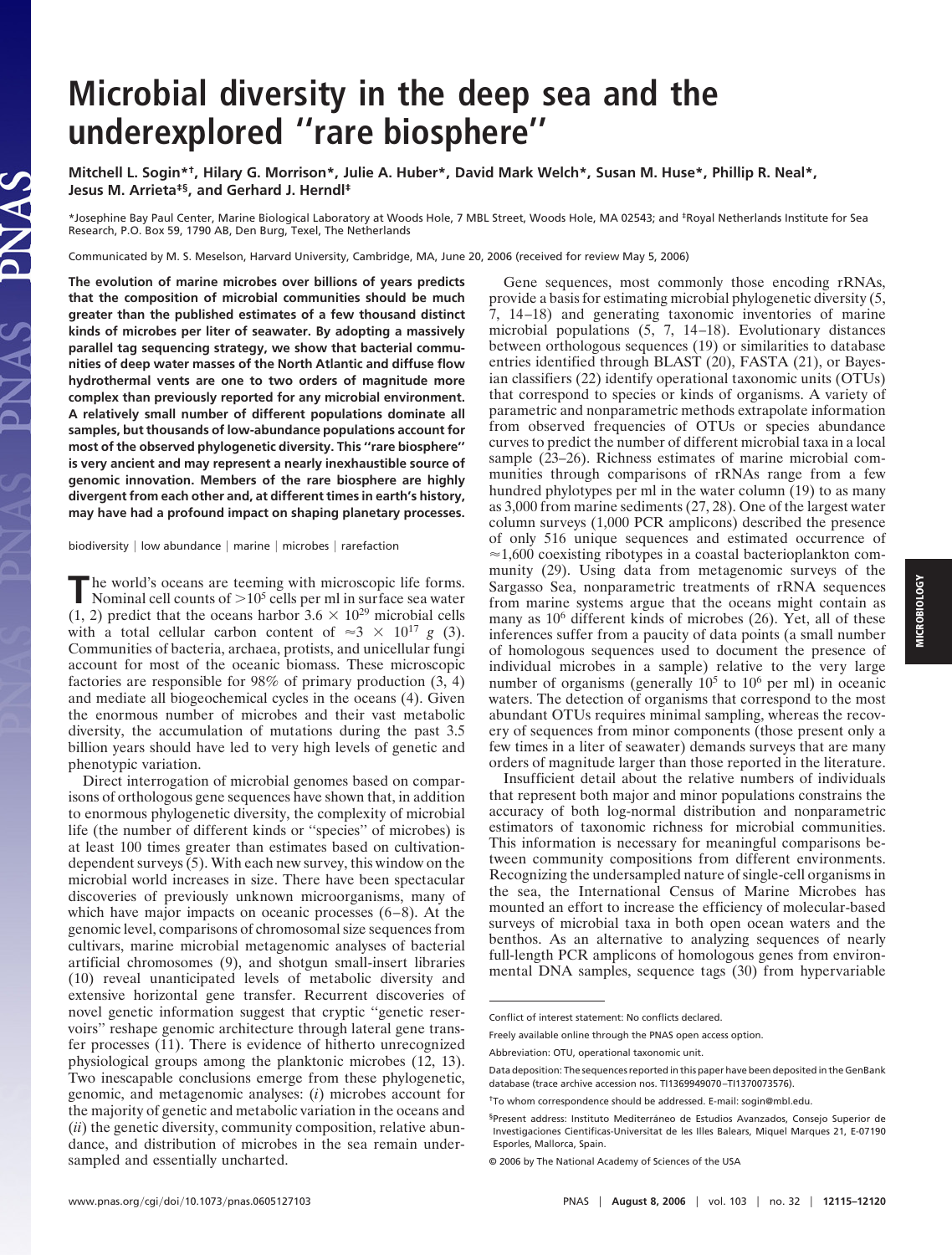| Sample ID | Site              | Lat °N, Long °W    | Depth, m | Temperature, °C | Cells per ml<br>of water |
|-----------|-------------------|--------------------|----------|-----------------|--------------------------|
| 53R       | Labrador seawater | $58.300, -29.133$  | 1,400    | 3.5             | $6.4 \times 10^{4}$      |
| 55R       | Oxygen minimum    | $58.300, -29.133$  | 500      | 7.1             | $1.8 \times 10^{5}$      |
| 112R      | Lower deep water  | $50.400, -25.000$  | 4,121    | 2.3             | $3.9 \times 10^{4}$      |
| 115R      | Oxygen minimum    | $50.400, -25.000$  | 550      | 7               | $1.5 \times 10^{5}$      |
| 137       | Labrador seawater | $60.900, -38.516$  | 1,710    | 3               | $3.3 \times 10^{4}$      |
| 138       | Labrador seawater | $60.900, -38.516$  | 710      | 3.5             | $5.2 \times 10^{4}$      |
| FS312     | Bag City          | $45.916, -129.983$ | 1,529    | 31.2            | $1.2 \times 10^{5}$      |
| FS396     | Marker 52         | 45.943, -129.985   | 1,537    | 24.4            | $1.6 \times 10^{5}$      |

**Table 1. Environmental DNA samples used for sequence tag analyses (collected from North Atlantic Deep Water and Axial Seamount, Juan de Fuca Ridge)**

Lat, latitude; Long, longitude.

regions in rRNAs can provide measures of richness and relative abundance for OTUs in microbial communities. This ''tag sequencing'' strategy is analogous to the Bar Code of Life initiative (31), which relies on evolutionary similarities and differences between mitochondrial-encoded cytochrome oxidases to distinguish closely related genera and species. Nearly unique rRNA tag sequences correspond to individual OTUs. Enumerating the number of different rRNA tags provides a first-order description of the relative occurrence of specific microbes in a sample. The highly variable nature of the tag sequences and paucity of positions do not allow direct inference of phylogenetic frameworks. However, when tag sequences serve as a query against a comprehensive reference database of hypervariable regions within the context of full-length rRNA sequences of known phylotypes, it is possible to extract information about taxonomic identity and previously undocumented microbial diversity.

#### **Results and Discussion**

To develop a global, in-depth description of the diversity of microbes and their relative abundance in the sea, we exploited the massively parallel DNA sequencing capacity of 454 Life Sciences (Branford, CT) technology (32) to economically increase the number of sampled PCR amplicons in environmental surveys by orders of magnitude. We sequenced  $\approx$ 118,000 PCR amplicons that span the V6 hypervariable region of ribosomal RNAs from environmental DNA preparations. We examined bacterial community compositions for six paired samples (sample pairs collected at the same coordinates but from different depths) from the meso- and bathypelagic realms at different locations in the North Atlantic Deep Water loop of the ocean conveyor belt and two samples of basalt-hosted diffuse hydrothermal vent fluids collected from the 1998 eruption zone of

#### **Table 2. Data summary and phylotype OTUs**

| Sample ID | <b>Total reads</b> | Trimmed tags | Unique tags | <b>OTUs</b> |
|-----------|--------------------|--------------|-------------|-------------|
| 53R       | 6,505              | 5,000        | 2,656       | 1,184       |
| 55R       | 18,439             | 13,902       | 7,187       | 2,555       |
| 112R      | 12,916             | 9.282        | 5,752       | 2,135       |
| 115R      | 14,731             | 11,005       | 5,777       | 2,049       |
| 137       | 18,137             | 13,907       | 6,752       | 2,480       |
| 138       | 18,451             | 14,374       | 7,168       | 2,550       |
| FS312     | 6,605              | 4,835        | 2,769       | 1,362       |
| FS396     | 22,994             | 17,666       | 8,699       | 3,290       |

Value under trimmed tags are the numbers of reads remaining after the removal of primers and low-quality data. Values under unique tags are the numbers of distinct sequences within a set of trimmed tags. OTUs were calculated by comparing each tag to the V6RefDB database and combining tags with the nearest identical reference.

**12116** | www.pnas.org/cgi/doi/10.1073/pnas.0605127103 Sogin *et al.* 

Axial Seamount (latitude,  $45^{\circ}58'$ N; longitude,  $-130^{\circ}00'$ W), an active submarine volcano located on the Juan de Fuca Ridge in the northeast Pacific Ocean (Table 1). The number of reads per sample ranged from 6,505 to nearly 23,000 sequences (Table 2). To minimize effects of random sequencing errors, we used a systematic trimming procedure to eliminate sequences with multiple undetermined residues or mismatches to the PCR primers at the beginning of a read. On average, this stringent trimming procedure reduced the size of a data set by 24%. This approach is a conservative one that asserts that sequences with multiple undetermined residues or incorrect primers will display higher random error rates.

To assess taxonomic diversity, each trimmed 454 read (tag sequence) served as a query to identify its closest match in a reference database (V6RefDB) of  $\approx 40,000$  unique V6 sequences extracted from the nearly 120,000 published rRNA genes for the bacteria domain (22, 33–35). In most cases, the information content of V6 sequences is sufficient to identify phylogenetic affinity with full-length sequences in a reference database. Within the 120,000 published rRNA genes, 99.3% of V6 sequences that occur two or more times correctly identify the major bacterial phyla for each query. Random sampling of 5  $\times$  $10^6$  (of a possible 1.44  $\times$  10<sup>10</sup>) pairwise distances for V6 and full-length sequences shows that the differences between fulllength sequences containing identical V6 hypervariable regions ranges from  $0\%$  to 5% for >90% of the random comparisons. Table 2 shows that there are a very large number of tags from each sampling site that we define as separate OTUs according to their matches to different sequences in the V6RefDB database. Fig. 1 is a rarefaction analysis based on best matches for each tag to sequences in V6RefDB and their frequency of recovery. These rarefaction curves describe unprecedented levels of bacterial complexity for marine samples, yet none has reached the curvilinear or plateau phase. The likelihood that they represent underestimates of the number of different kinds of bacteria in each sample is supported by observations of significant variation among tags with closest matches to the same sequence in V6RefDB. For example, the analysis of sample FS396 identified 4,288 tag sequences that most closely matched the V6 from the *epsilon*-proteobacterium *Wolinella* spp., but multiple alignment of these sequences reveals 45 clusters that are minimally 10% divergent from each other.

As an alternative to defining OTUs by their best matches against V6RefDB, we clustered sequence tags into groups of defined sequence variation that ranged from unique sequences (no variation) to 10% differences by using DOTUR (19). These clusters served as OTUs for generating rarefaction curves and for making calculations with the abundance-based coverage estimator ACE (24, 25) and the Chao1 (23) estimator of species diversity. Table 3 shows that the species diversity estimates obtained with ACE and Chao1 are at least an order of magnitude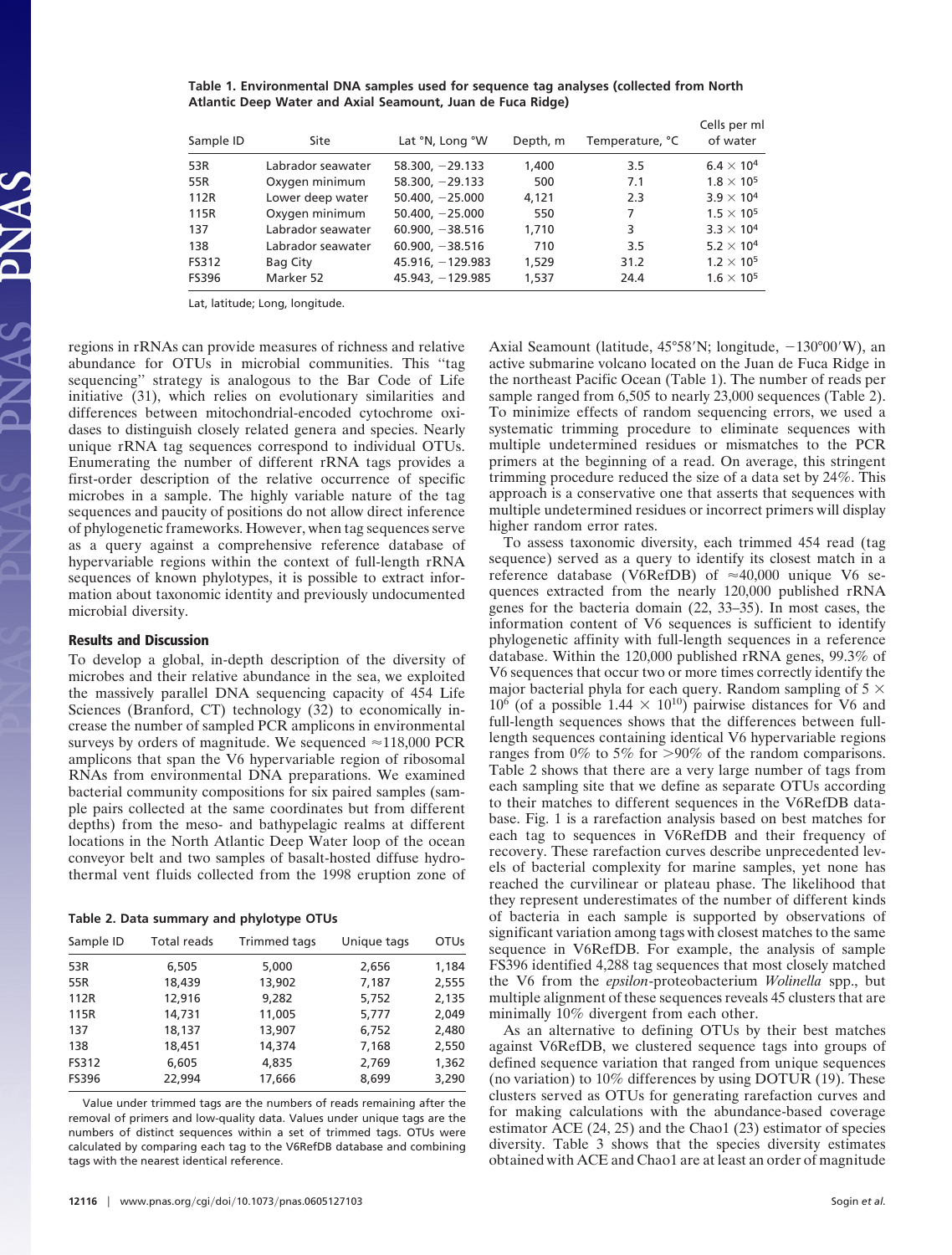

**Fig. 1.** Rarefaction analysis for each sample based on best matches against the V6RefDB database. The frequency of observed best matches to V6RefDB (OTUs) for each site was used to calculate rarefaction curves with the program Analytic Rarefaction 1.3.

greater than published analyses of any microbial community. The rarefaction curves in Fig. 2 are from the analysis of the diffuse flow sample FS396. Even when relatively large genetic distances (5% or 10% difference) define similarity groups, the rarefaction curves predict that additional sampling will lead to significantly increased estimates of total diversity.

Our analyses of tag sequence composition both by querying V6RefDB and by cluster analyses show that bacterial diversity estimates for the diffuse flow vents of Axial Seamount and the deep water masses of the North Atlantic are much greater than any published description of marine microbial diversity. An elevated rate of random sequencing errors is an unlikely explanation for observations of high diversity in these tag sequencing studies. The recovery of the predicted sequence of the proximal PCR primer is better than 99.5% for the 118,000 unprocessed reads. A second estimate of sequencing error comes from comparisons of sequences that are similar but not identical to tags that occur at high frequency as exact matches to each other. Clusters that contained  $>10$  identical sequence tags were assumed to represent real low-frequency biological variants; clusters with  $10$  tags were assumed to have occurred from random sequencing error. For the combined data set of processed tags from all samples, a perfectly identical tag sequence occurred 6,550 times. It corresponds to the nearly full-length rRNA sequence from an uncultured marine *delta*-proteobacterium



**Fig. 2.** Rarefaction analysis for sample FS396 based on pairwise distance. Rarefaction is shown for OTUs that contain unique sequences and OTUs with differences that do not exceed 1%, 2%, 3%, 5%, or 10%. Rarefaction of the other seven samples showed curves with similar slopes.

(GenBank accession no. AF355040). Comparison of this tag to sequences that are no more than 10% divergent identified 140 tags with only 162 differences from the high-frequency sequence over a total of 388,020 positions, indicating an accuracy rate of 99.96%.

The extraordinary estimates of diversity for the tag sequences more likely reflect the small size of the PCR amplicons  $\approx 120$ bp) and sequencing protocols that do not require construction of recombinant libraries. Analyses of different size PCR products by conventional cloning and capillary sequencing strategies reveal an inverse relationship between the size of the PCR amplicons and the diversity of recovered sequences (data not shown). With smaller PCR targets, the polymerases will encounter fewer higher order structures that might retard procession along the template. A difference in PCR efficiency of  $\leq 15\%$  will lead to an  $\approx$ 100-fold difference in the representation of templates in an amplicon library after 30 cycles. By eliminating this bias, the relative number of amplicons will more accurately reflect the proportional abundance of different organisms in a microbial community.

The relative abundance of different OTUs in the tag sequence data set varies by more than three orders of magnitude. Inferences of the taxonomic affinity for each tag according to its best match in V6RefDB reveal a small number of dominant bacterial populations in samples from the diffuse flow and deep waters of the North Atlantic. For example, although there is a high diversity of both indigenous subseafloor and deep-sea microbes in the diffuse fluids, nearly 50% of the population in FS396 corresponds to divergent *epsilon*-proteobacteria, a group known to have a widespread distribution and dominance in most deep-sea vent habitats (36–38). Within the *epsilon*-proteobacteria, 125 different taxa represent anywhere from 0.1% to as much as 15% of the phylotypes. *Epsilon*-proteobacteria were

| Sample ID    |        |            | Cluster distance |        |            |            |        |            |            |        |
|--------------|--------|------------|------------------|--------|------------|------------|--------|------------|------------|--------|
|              |        |            | 0.03             |        | 0.05       |            |        | 0.10       |            |        |
|              | Reads  | <b>OTU</b> | <b>ACE</b>       | Chao1  | <b>OTU</b> | <b>ACE</b> | Chao1  | <b>OTU</b> | <b>ACE</b> | Chao1  |
| 53R          | 5,000  | 1.946      | 7.247            | 6.997  | 1,732      | 5,616      | 5,288  | 1,316      | 3,351      | 3,018  |
| 55R          | 13,902 | 5,266      | 19,235           | 18.191 | 4.673      | 14.959     | 14,209 | 3,644      | 9,618      | 9,080  |
| 112R         | 9.282  | 4.241      | 16,002           | 13,772 | 3,770      | 12,341     | 10,870 | 2,958      | 8,011      | 7,108  |
| 115R         | 11,005 | 4,000      | 12,767           | 11,296 | 3,413      | 9,189      | 8,585  | 2,457      | 5,553      | 5,448  |
| 137          | 13,907 | 4,554      | 13,698           | 11,991 | 3,866      | 9.734      | 8,705  | 2,708      | 5,353      | 5,181  |
| 138          | 14,374 | 5.136      | 18,656           | 16,600 | 4,508      | 13,852     | 12,424 | 3,293      | 7,596      | 6,941  |
| FS312        | 4.835  | 1,941      | 5,599            | 5,482  | 1,681      | 4,233      | 4,080  | 1,227      | 2,466      | 2,346  |
| <b>FS396</b> | 17,666 | 6,326      | 23,315           | 20,949 | 5,573      | 18,003     | 16,889 | 4,291      | 11,520     | 10,567 |

**Table 3. Similarity-based OTUs and species richness estimates**

The species richness estimates were determined by using the program DOTUR as described in *Methods*.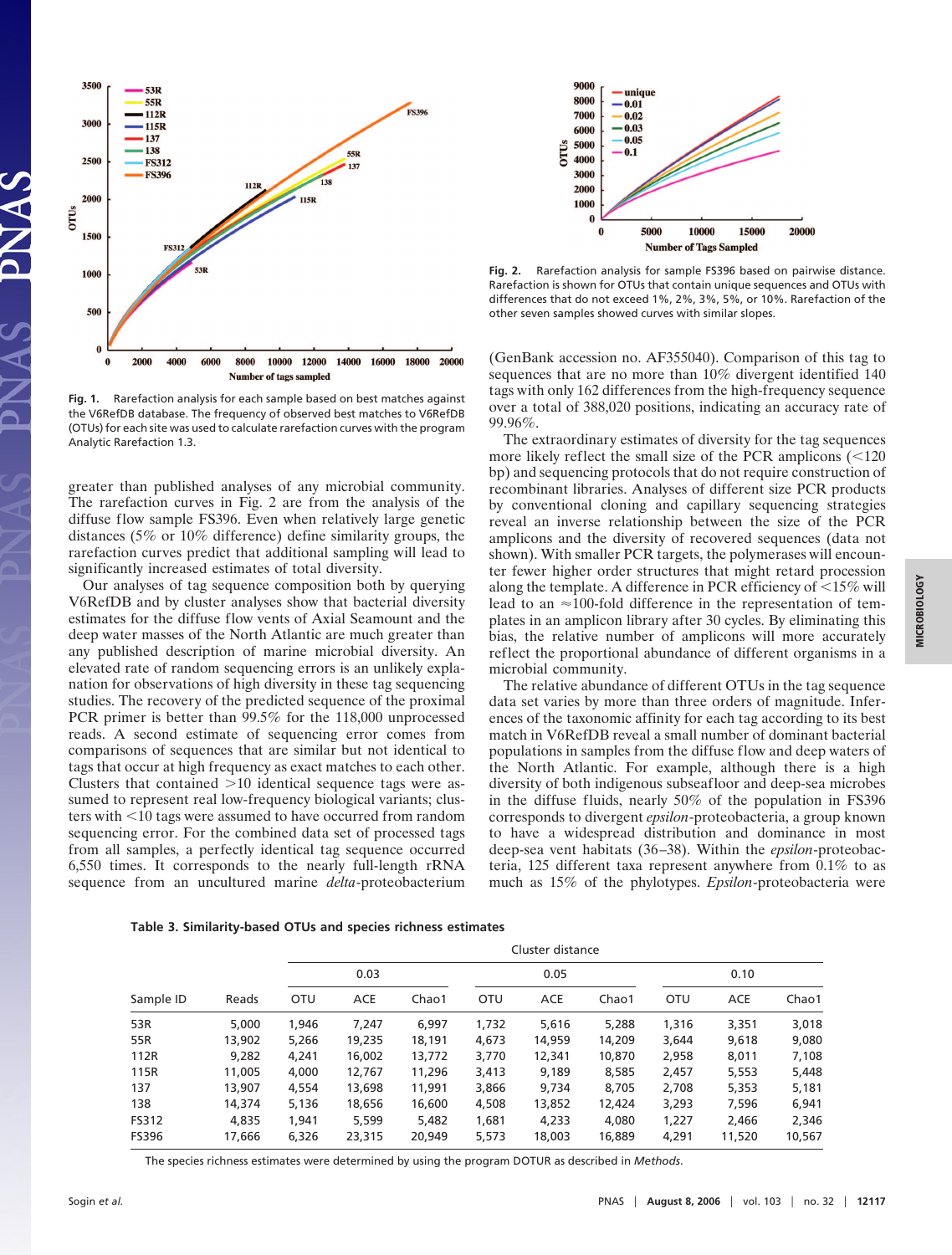

**Fig. 3.** Similarity of 454 sequence tags from FS396 to the V6RefDB database. ''All tag distribution'' plots the number of tag sequences for all samples versus the percentage difference from the best-matching sequence in V6RefDB. ''Percent unique reads'' from all samples shows the percentage difference between each distinct tag sequence and its best match in V6RefDB. ''Percent total tags'' plots the cumulative percentage of reads in all samples at or below a given percentage difference from best matches in V6RefDB.

only recently cultured from hydrothermal vents, and those isolates characterized are either mesophilic or moderately thermophilic sulfur reducers that grow autotrophically with hydrogen under anaerobic conditions and many use the reverse tricarboxylic acid cycle to fix carbon (36, 39–41). These organisms likely serve as an important member of the microbial community in both the shallow and deep subseafloor biosphere. In the deep waters of the North Atlantic, the major populations (*alpha*-, *gamma*-, and *delta*-proteobacteria) are similar but not identical, and these major populations in turn are markedly different from bacterial populations in the diffuse water samples.

Underlying the major populations are broad distributions of distinct bacterial taxa that represent extraordinary diversity. Fig. 3 plots the percentage difference of ''total tags'' and ''unique tags'' to their best match in V6RefDB. For the collection of total tags, 25% are identical to a sequence in our V6 reference database, 40% are no more than 3% different, and  $\approx 75\%$  are no more than 10% different from a sequence in the reference database. On the other hand, analyses of ''unique reads'' reveal that  $80\%$  are  $>10\%$  different from a closest match in V6RefDB, and, as indicated by the distribution of ''all tags,'' the most divergent tag sequences represent very low-abundance OTUs. The range of sequence variation between the low-abundance OTUs is comparable to their percentage differences with V6RefDB. Based on their apparent low levels of sequence similarity, these tags most likely represent microbial lineages that have been evolving over extended evolutionary time scales. The detection and enumeration of these low-abundance OTUs requires the sampling of many more PCR amplicons than can be economically achieved by using conventional cloning and capillary sequencing technology. At the same time, the 454 tag sequence strategy circumvents potential bias that cloning procedures might introduce. It is extendable to archaea and protists, offering the microbial oceanography community an opportunity to capture data about the numbers and kinds of microbes in all provinces of the oceans.

Microbial diversity in the oceans (and likely elsewhere) is much greater than previous estimates that are based on conventional molecular techniques. In traditional molecular studies, dominant populations have masked the detection of lowabundance OTUs, their overwhelming genetic diversity, and their individual distribution patterns in marine environments. The large number of highly diverse, low-abundance OTUs constitutes a ''rare biosphere'' that is largely unexplored. Some of its members might serve as keystone species within complex consortia; others might simply be the products of historical ecological change with the potential to become dominant in response to shifts in environmental conditions (e.g., when local or global change favors their growth). Because we know so little about the global distribution of members of the rare biosphere, it is not yet possible to know whether they represent specific biogeographical distributions of bacterial taxa, functional selection by particular marine environments, or cosmopolitan distribution of all microbial taxa (the ''everything is everywhere'' hypothesis).

The rare biosphere has temporal and spatial dimensions that impact our perceptions of known microbial diversity. Lowabundance populations at a sample site might eventually become dominant in response to environmental change. On the other hand, at a single point in time, dominant populations at one site can correspond to low-abundance populations at a second site. The large diversity of low-abundance taxa relative to V6RefDB (Fig. 3) reflects the sparse distribution in nature of microbial populations that constitute the rare biosphere. For distinct environmental conditions (the North Atlantic Deep Waters versus diffuse flows), new dominant populations emerge from the rare biosphere. Differences in major populations under dissimilar biogeochemical regimes are hardly unexpected, but the idea that underrepresented populations define such enormous diversity with potential to take over a particular ecological niche has profound implications. Several ecological models that account for frequency-dependent mechanisms predict a survival advantage for rare species, which are less prone to predation and direct competition with dominant community members. The concept of a rare biosphere forces us to rethink the potential feedback mechanisms between shifts in extremely complex microbial populations and how the genomes of their constituents change over evolutionary time scales. The rare biosphere may serve as a potentially inexhaustible reservoir of genomic innovation, which could explain how microbial communities recover from environmental catastrophe and why every previously uncharacterized microbial genome offers so much genetic novelty even when compared with closely related taxa.

By necessity, microbial oceanographers have focused their efforts on dominant components of microbial communities that mediate biogeochemical processes. What they have not tackled are very low-abundance members of microbial populations. The extreme phylogenetic diversity of the rare biosphere suggests these minor populations have persisted over geological time scales and that they may episodically reshape planetary processes.

### **Methods**

**Study Sites and Sample Collection.** The TRANSAT-1 and TRANSAT-2 cruises (TRANSAT-1, September 2002 to October 2002; TRANSAT-2, May 2003 to June 2003) collected a total of 344 samples from different depths (80–4,500 m) and locations (latitude,  $63^{\circ}$ N to  $35^{\circ}$ N) in the oceanic conveyor belt following the western and eastern branches of the North Atlantic Deep Water from near its source of formation in the Greenland– Iceland Norwegian Sea to the Azores and Bermuda and deep water masses of the North Atlantic. Samples were collected by filtering 1 liter of water onto  $0.2$ - $\mu$ m HCl-rinsed polycarbonate filters, shock-freezing in liquid nitrogen, and storing at  $-80^{\circ}$ C until processing in the laboratory.

The National Oceanic and Atmospheric Administration New Millennium Observatory Program collected basalt-hosted diffuse hydrothermal vent fluids from the 1998 eruption zone of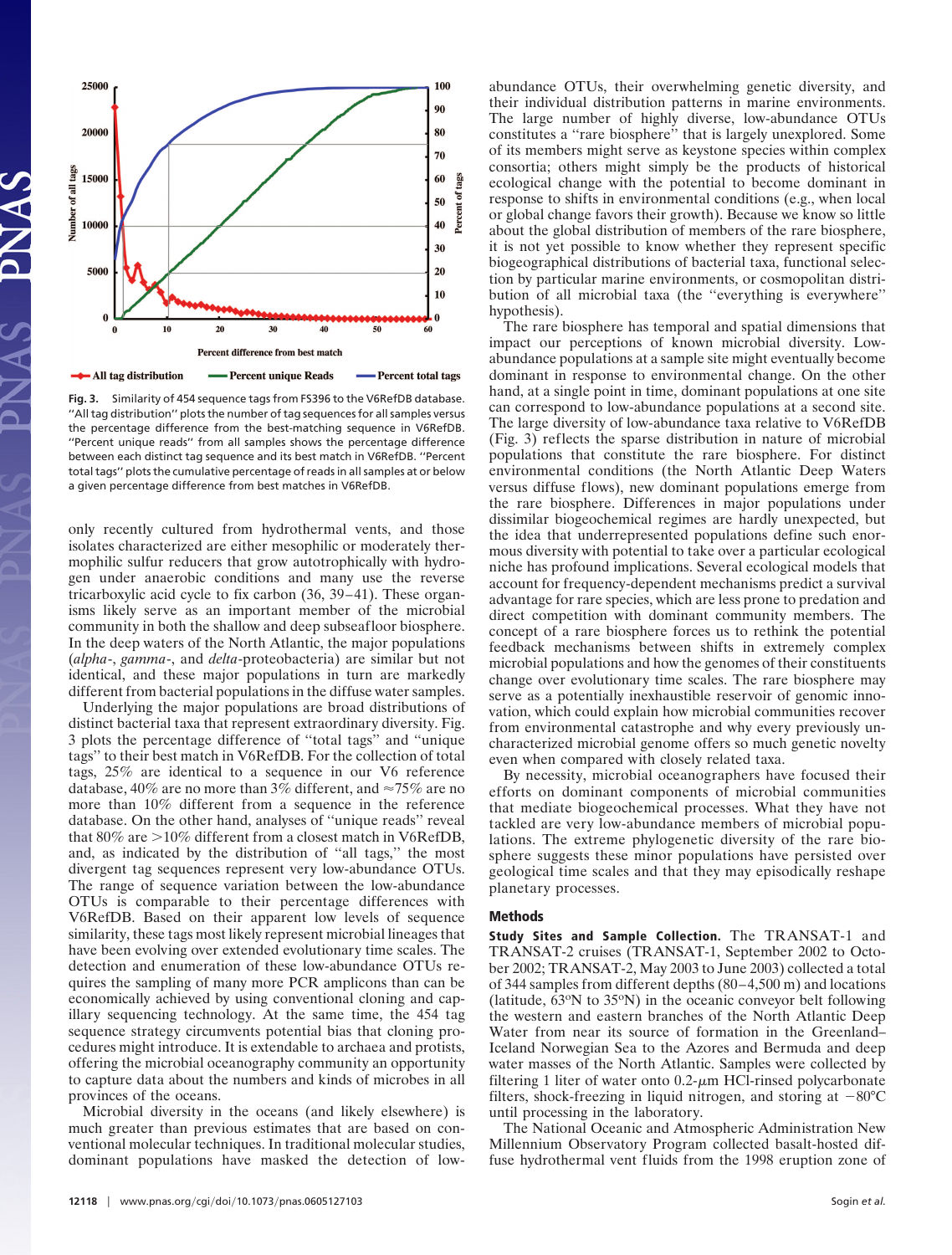Axial Seamount on the Juan de Fuca Ridge in the northeast Pacific Ocean. Using the remotely operated vehicle ROPOS, fluids were collected in 2003 from Bag City Vent (FS312) and in 2004 from Marker 52 (FS396) at Axial Seamount. A complete description of the study site and the diffuse vents along the eruptive fissure can be found in ref. 42. Filtered and unfiltered fluids were sampled by using the hydrothermal fluid and particle sampler. Once a stable temperature was reached on the intake probe, fluids were pumped through a Sterivex-GP filter  $(0.22 \text{-} \mu \text{m}$  pore size; Millipore, Billerica, MA), and the temperature and volume of the fluid collected were monitored throughout the 10- to 20-min sampling time required to obtain 1 liter (FS312) or 2 liters (FS396) of fluid. All filters for DNA extraction were placed in 50-ml sterile Falcon tubes and stored at  $-80^{\circ}$ C.

**DNA Extraction.** DNA was extracted according to the method described in ref. 16 with minor modifications. These modifications included the addition of phenol to the chloroform:isoamyl alcohol step (25:24:1), the addition of lysozyme (200  $\mu$ l; 50 mg/ml) once along with SDS and proteinase K, and resuspension of the DNA in 95  $\mu$ l of TE buffer (10 mM Tris/1 mM EDTA, pH 8.0). DNA was visualized by using pulse field gel electrophoresis and quantified both spectrophotometrically and with PicoGreen (Molecular Probes, Carlsbad, CA).

**PCR Amplicon Library Construction and Sequencing of Environmental Samples.** We used the ARB database program (34) to design PCR primers that flank the V6 hypervariable region of bacterial 16S rRNAs (*Escherichia coli* positions 967-1046). The oligonucleotide design included 454 Life Science's A or B sequencing adapter (shown in lowercase in the following) fused to the 5' end of primer A-967F, 5'-gcctccctcgcgccatcag-CAACGCGAA-GAACCTTACC-3', and B-1046R, 5'-gccttgccagcccgctcag-CGACAGCCATGCANCACCT-3'. We generated PCR amplicon libraries for each environmental DNA sample. The amplification mix contained 5 units of Pfu Turbo polymerase (Stratagene, La Jolla, CA),  $1 \times$  Pfu reaction buffer, 200  $\mu$ M dNTPs (Pierce Nucleic Acid Technologies, Milwaukee, WI), and a 0.2  $\mu$ M concentration of each primer in a volume of 100  $\mu$ l. Genomic DNA  $(3-10 \text{ ng})$  was added to three separate  $30-\mu l$ amplification mixes. Cycling conditions were an initial denaturation at 94°C for 3 min; 30 cycles of 94°C 30 s, 57°C for 45 s, and 72°C for 1 min; and a final 2-min extension at 72°C. The products were pooled after cycling and cleaned by using the MinElute PCR purification kit (Qiagen, Valencia, CA). The quality of the product was assessed on a Bioanalyzer 2100 (Agilent, Palo Alto, CA) using a DNA1000 LabChip. Only sharp, distinct amplification products with a total yield of  $>200$  ng were used for 454 sequencing. The fragments in the amplicon libraries were bound to beads under conditions that favor one fragment per bead. The beads were emulsified in a PCR mixture in oil, and PCR amplification occurred in each droplet, generating  $\approx$  10 million copies of a unique DNA template. After breaking the emulsion, the DNA strands were denatured, and beads carrying singlestranded DNA clones were deposited into wells on a PicoTiter-Plate (454 Life Sciences) for pyrosequencing on a Genome Sequencer 20 system (Roche, Basel, Switzerland) at 454 Life Sciences (Branford, CT). By masking the 454 Life Sciences PicoTiterPlate (where the pyrosequencing occurs) into 16 zones, we recovered 118,778 sequence reads that represented forward and reverse reads of the eight sample sites.

**Removal of Low-Quality Sequence Tags.** To minimize effects of random sequencing errors, we eliminated (*i*) sequences that did not perfectly match the PCR primer at the beginning of a read,  $(ii)$  sequence reads with  $\leq 50$  bp after the proximal PCR primer if they terminated before reaching the distal primer, and (*iii*) sequences that contained more than one undetermined nucleotide (N). We included only the first 100 bp after the proximal PCR primer, because 454 DNA pyrosequencing quality degrades beyond this point. The procedure used a combination of BLASTN (20) (with nondefault parameters  $-q-1$  and G 1) and the EMBOSS program fuzznuc (43) (with nondefault parameter – mismatch  $= 3$ ) to identify complete, mismatched, and partial distal primers that arise from early sequence termination. Both the proximal and distal primers were trimmed from high-quality reads before database searches and similarity calculations.

**Construction of V6RefDB and Assignment of Phylotype OTUs.** To assign phylotypes to the 454 tag sequences, we built a reference database of 44,011 nonidentical V6 sequences extracted from 119,480 bacterial rRNAs derived from multiple sources (22, 34, 35) and curated unannotated environmental RNA sequences by using the Ribosomal Database Project II's (22) classifier (22). Each unique tag sequence serves as a BLAST query to the reference database. Because BLAST uses a local alignment algorithm, we collected the top BLAST hits (to a maximum of 250) and aligned them with the query sequence by using the program MUSCLE  $(44)$  (with parameters -diags and -maxiters 2). We have empirically determined that two iterations are sufficient to identify high-quality alignments for sequences that are no more than 10% divergent. Phylotype assignments are made according to the V6 reference sequence(s) that display the minimum distance to the query. The frequency of observed best matches to V6RefDB (OTUs) for each site was used to calculate rarefaction curves with the program Analytic Rarefaction 1.3.

**Assignment of Similarity-Based OTUs and Species Richness Estimators.**

Before distance-based analyses, we used MUSCLE as above to align all of the tag sequences from a single sample. To calculate many thousands of pairwise distances (where pairwise distance equals mismatches, including indels, divided by sequence length) we developed a program called quickdist, based on code modified from QuickTree (45). To avoid overestimating distances between 454 tag sequences from the rapidly diverging variable regions, we ignore terminal gaps and treat gaps of any length as a single evolutionary event or mismatch. These pairwise distances served as input to DOTUR (19) for clustering tags into OTUs, generating rarefaction curves, and calculating the species richness estimator ACE and Chao1 values by using sampling without replacement, a parameter of 100 for precision of distance, jumbled input order, and 50,000 iterations.

**Identification of Closely Related Tag Sequence Clusters for Estimating Sequencing Error Rates.** We identified the set of most frequently occurring identical tags from FS396 (994 sequences) and from all samples combined (6,550 sequences) by using the unix shell commands "sort  $\vert$  uniq  $-c \vert$  sort  $-nr - k 1$ ." We identified other tags that were no more than 15% divergent from the collection of 994 or 6,550 identical tags by using the shell command "agrep  $-8$ " and assembled all divergence tags into clusters with at least 90% identity by using Sequencher (Gene Codes, Ann Arbor, MI).

**Data Availability.** The supplemental zip file available at http:// jbpc.mbl.edu/research\_supplements/g454/20060412-private provides access to unprocessed and trimmed tag sequence files for each sample. The V6RefDB database is also available at this web site.

We thank the captain and crew of *R*/*V* Pelagia for their help during work at sea in the North Atlantic; David Butterfield, Sheryl Bolton, the remotely operated vehicle ROPOS, and the National Oceanic and